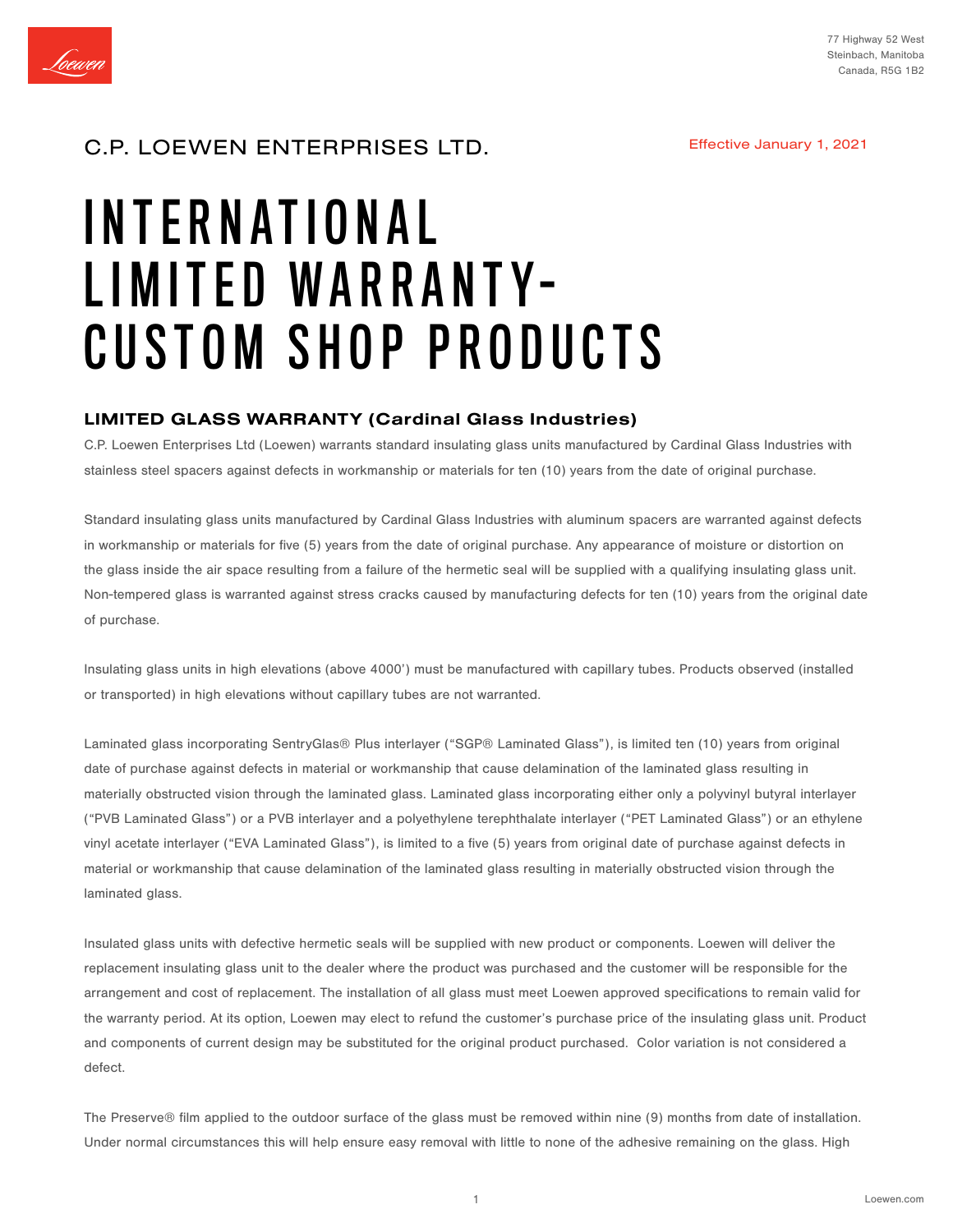

absorption coatings, LoE-i89™ or other exposed Low-E coatings as well as NEAT® coatings may increase adhesion of the film. In areas of high humidity, sunlight and temperatures the film must be removed from windows with the NEAT® coating within six (6) months from the date of installation. Upon rare occasion, a faintly visible line could appear when there is moisture on the glass at the location where the film overlaps. This history, or ghosting, is not considered a defect.

## LIMITED GLASS WARRANTY (Agnora Ltd.)

Loewen Inc. (Loewen) warrants standard insulating glass units manufactured by Agnora Ltd with stainless steel spacers against defects in workmanship or materials for five (5) years from the date of original purchase

## LIMITED GLASS WARRANTY (Other)

All other sealed units, glass, and/or glass components are supplied with the same warranties, limitations, and exclusions that Loewen receives from its supplier(s).

## WOOD COMPONENT LIMITED WARRANTY

Loewen warrants wood components on products against defects in materials or workmanship that affect product performance for a period of five (5) years from the date of original purchase. Thereafter, Loewen at its sole option, may repair or replace the defective component(s) with the same or equivalent product(s) or component(s) by delivering the replacement component(s) to the dealer where the product was purchased. The customer is responsible for the arrangement and cost of installation and/or replacement. At its option, Loewen may elect to refund the customer's purchase price of the product component(s).

## COMPONENT LIMITED WARRANTY

Loewen warrants all non-glass components including locks, hardware, hinges, and non-wood components against defects in materials or workmanship that affect product performance for a period of one (1) year from the date of original purchase. During the warranty period, Manufacturer, at its sole option, may repair or replace the defective component(s) with the same or equivalent product(s) or component(s) by delivering the replacement component(s) to the dealer where the product was purchased. The customer is responsible for the arrangement and cost of installation and/or replacement. At its option, Loewen may elect to refund the customer's purchase price of the product component(s).

Oil Rubbed finishes include an applied oil and variation in color between individual pieces of hardware is normal and should be anticipated. Repeated handling of oil rubbed bronze hardware will create the bronze or brass patina that is the distinguishing characteristic of oil-rubbed and rustic bronze finishes. Oil rubbed bronze and rustic bronze are "living finishes" with no protective coating. With time or frequent handling, the dark oiled appearance will wear away revealing the bronze or brass substrate beneath. This is considered normal and not a warranted item. The appearance of these finishes will vary depending on usage, supplier and environmental conditions such as, but not limited to, high salt concentrations. This patina process is considered normal and not a warranted item.

## ACCOYA® COMPONENT LIMITED WARRANTY

Manufacturer warrants Accoya® components on products against defects in materials or workmanship that affect product performance for a period of twenty (20) years from the date of original purchase. All other wood components are covered under Loewen's Limited Warranty for Custom Shop Products. During the warranty period, Loewen, at its sole option, may repair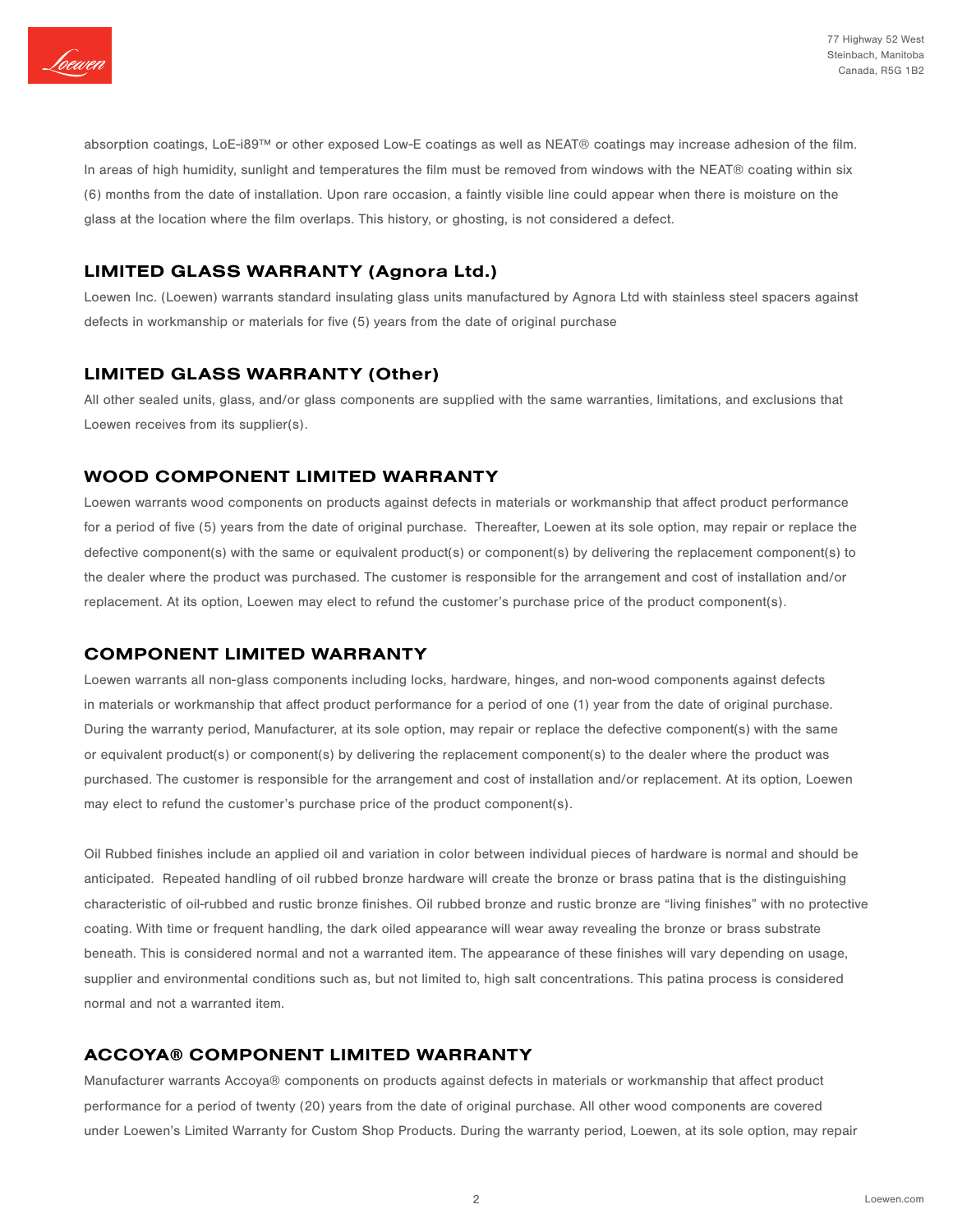

or replace the defective component(s) with the same or equivalent product(s) or component(s) by delivering the replacement component(s) to the dealer where the product was purchased. The customer is responsible for the arrangement and cost of installation and/or replacement. At its option, Loewen may elect to refund the customer's purchase price of the product component(s).

## FINISHES

#### EXTERIOR CLADDING FINISHES

Loewen's standard aluminum finish is warranted for a period of twenty (20) years from the date of original purchase against manufacturing defects resulting in chalk (in excess of ASTM D-4214 number eight (8) rating, determined by the procedure outlines in ASTM D-4214), fade (more than five (5) Delta-E Hunter units (square root of the sum of square Delta L, Delta a, and Delta b) as determined by ASTM method D-2244 method 6.3, and loss of adhesion (peeling), per AAMA (American Architectural Manufacturer's Association's Specification 2605, except where provided below. Anodized finishes are warranted to be free from manufacturing defects for a period of ten (10) years from the date of original purchase, except where provided below. Fiberglass cladding components are warranted free from manufacturing defects for a period of ten (10) years from the date of original purchase. Fading or color changes may not be uniform if the surfaces are not equally exposed to the sun and elements, which is not considered a defect.

The factory applied protective film on the exterior of some metal clad components is required to be removed within ninety (90) days from date of installation.

Products installed in coastal environments (within one (1) mile of a sea coast or other salt water source) must be cleaned thoroughly with mild detergent soap and water. This must be done every three (3) months as a minimum, and more frequently if necessary to prevent the build-up of salt or corrosive residue. Any chips or scratches must be repaired immediately and not left exposed to the elements. Aluminum clad painted products in these environments are warranted to be free from manufacturing defects that result in abnormal corrosion or deterioration of the exterior cladding or finish for a period of ten (10) years, including anodized sills used on sliding and swinging doors. The determination as to whether abnormal corrosion or deterioration in coastal environments and/or in areas of high salt concentration has occurred will be made at Loewen's sole discretion.

Coastal environments can be extremely corrosive and some finish deterioration is normal and should be expected. Areas with higher salt concentration that are within one (1) mile of a sea coast or other salt water source may have more deterioration occurring.

Except as stated above, anodized finishes are not warranted in coastal or high salt concentration environments.

Failure to comply with the regular cleaning and maintenance requirements within the specified schedule will invalidate this warranty. Thorough cleaning of all exterior window and door surfaces (including those not visible when the operating unit is closed) must be undertaken with mild soap and water and a complete fresh water rinse.

Documented proof of regularly scheduled cleaning is required. A maintenance log as well as instructions on cleaning can be found in the "Care and Maintenance of Exterior Aluminum Cladding" section found at www.loewen.com.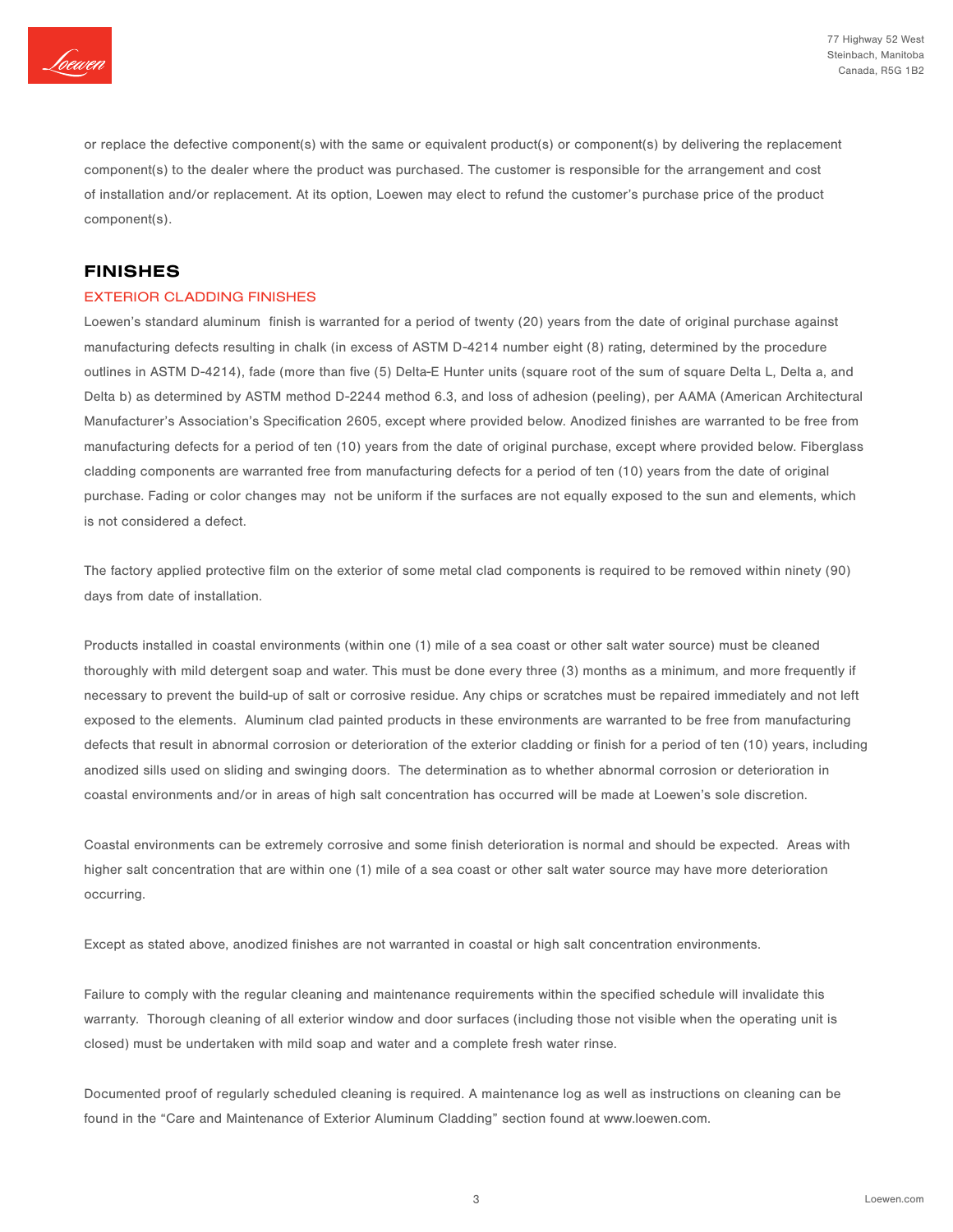

Loewen at its sole option will supply materials for repair or equivalent product(s) or component(s) for the remaining warranty period by delivering the replacement components to the dealer where the product was purchased. The customer is responsible for the arrangement and cost of installation and/or replacement. At its option, Loewen may elect to refund the customer's purchase price of the product component(s).

#### CYPRIUM COLLECTION

Refer to the Loewen Limited Warranty for warranty coverage on Cyprium products

#### EXTERIOR AND INTERIOR FINISH WARRANTY

Refer to the Loewen Limited Warranty – Factory Applied Finishes for warranty coverage found under the performance and warranty section at www.loewen.com.

## REPLACEMENT PARTS

Replacement parts provided by Manufacturer staff or agents are warranted for ninety (90) days or the balance of the existing warranty, whichever is greater.

## WARRANTY LIMITATIONS

Product and components of current design may be substituted for the original product purchased. Texture and color variation, nail holes, and fastener marks are not considered defects. Labor is not covered by warranty and will be at the expense of the customer.

Clad and non clad panels for all doors including but not limited to Bifold, LiftSlide, and MultiSlide must be properly finished according to Loewen finishing instructions immediately upon delivery to the jobsite. These instructions can be found under the "Guidelines for Finishing your Loewen Windows and Doors" section found at www.loewen.com.

Electric window operators, retractable screens, and other accessories supplied with Manufacturer products are warranted for the same warranties, limitations, and exclusions that Manufacturer receives from its supplier.

Screens are not designed to, nor will they prevent falls.

Suitability and compliance with building codes and standards (local or other), including building components, design and installation of flashing and/or sealing systems, and the use of Manufacturer's product is the responsibility of the purchaser, user, architect, contractor, installer, or other building professional.

The preparation of the rough opening for large openings such as those required by, but not limited to, Lift and Slide, MultiSlide and Bifold doors have unique requirements. Structural headers that allow for deflection no greater than 1/8"along the unsupported length once the header is fully loaded are required. Special care needs to be taken when installing any unit including transoms above such large opening units.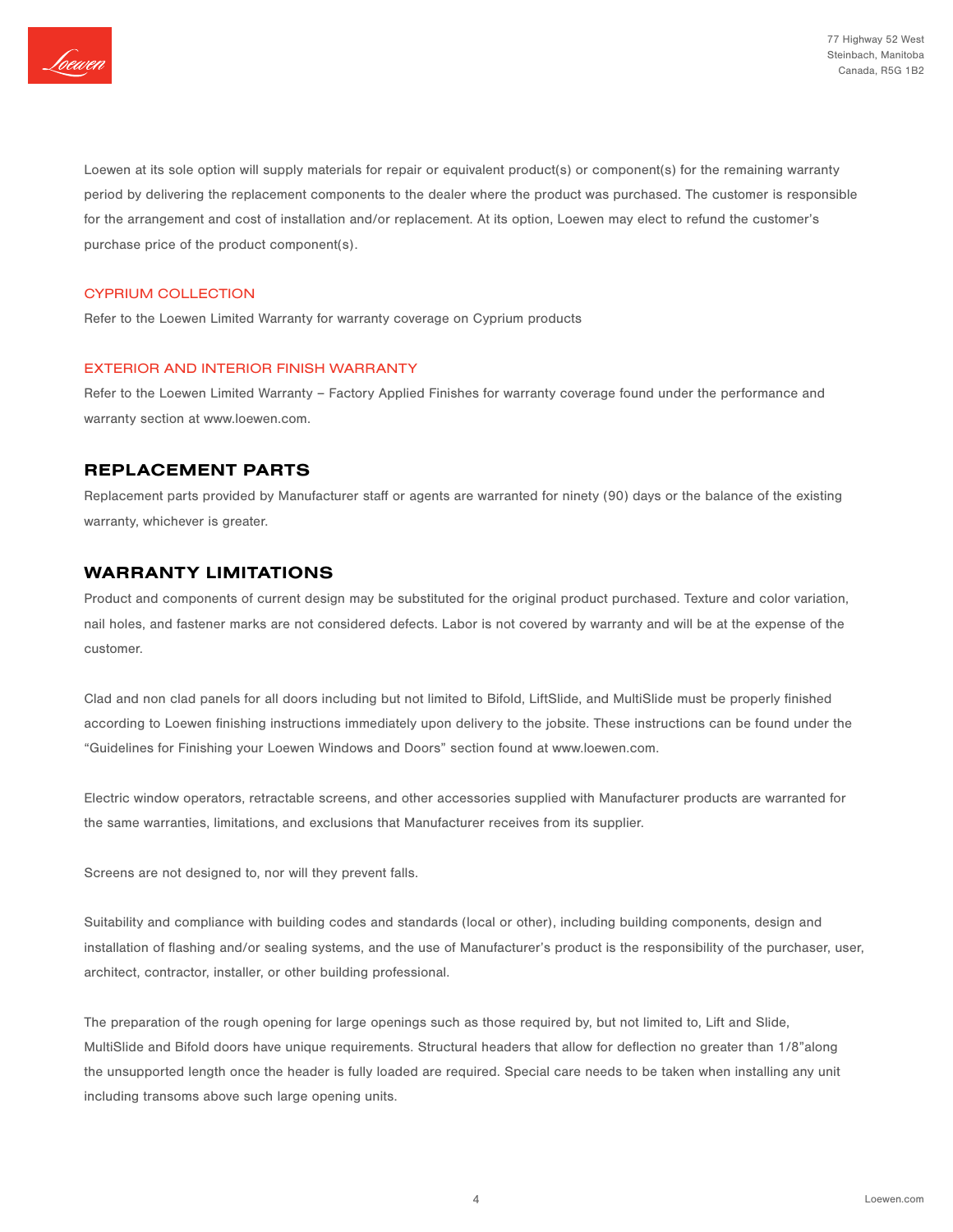

Manufacturer is not responsible for site measurements or the determination of structural and architectural requirements for the installation of fenestration products. Site specifications are typically the responsibility of building professionals or engineers to determine.

All warranty categories are non-prorated except as listed.

This limited warranty supersedes all previous versions and notifications, is not transferable, and applies to product purchased and installed outside of Canada and The United States. The warrantor is C.P. Loewen Enterprises Ltd.

## EXCLUSIONS

This limited warranty excludes coverage for damage to Manufacturer's units or non-Manufacturer components and materials as a result of the failure of components covered by the warranty.

This warranty does not cover:

- Touch-up Paint.
- Factory applied primer.
- Factory applied primer is meant to assist in the adhesion of a field applied finish top coat and is not meant to provide protection in an unfinished state over an extended period of time.
- Minute paint fracturing which may occur in proper fabrication of building parts.
- Scratches, abrasions, or other damage caused by improper handling or cleaning.
- Repainting or refinishing costs after replacement of defective components.
- Costs for installation, loss of time, inconvenience, delays in construction, or late delivery.
- Normal wear or discoloration of finishes, including tarnishing; and condensation or frost on exposed surfaces of the insulating glass unit, either on the inside or on the outside of the house resulting from excessive humidity.
- Cracked, shattered or broken glass; damage due to application of films, fixtures or decorations.
- Minor glass imperfections which do not impair structural integrity or obscure normal vision, including minor scratches and curvature of the glass, are not considered defects and are excluded from coverage.
- Visual distortion in tempered, heat strengthened and or laminated glass is to be expected. This is not considered a defect. Bi-stable glass characteristics are normal in oversized tempered and heat strengthened glass. This is not considered a defect. This can be reduced by using thicker glass and sizes that are more rectangular than square.
- Damage due to direct heat or flame.
- Damage or failure of hermetic seals from improper installation.
- Insulating glass units installed in units not manufactured by Manufacturer.
- Other manufacturer's glass or insulating glass units, unless factory installed by Manufacturer.
- Insulating glass units manufactured with Georgian Polished Wire glass installed in doors.
- Retention of Argon or other inert gas present in insulating glass at time of manufacture.
- Bending of metal components may lead to surface deformation and should be anticipated
- Damage from accident, improper handling, alteration or misuse.
- Damage occurring in transit after leaving the Manufacturer's plant or truck.
- Damage occurring in the customer's storage facility, on site prior to or during construction, through vandalism, theft, or from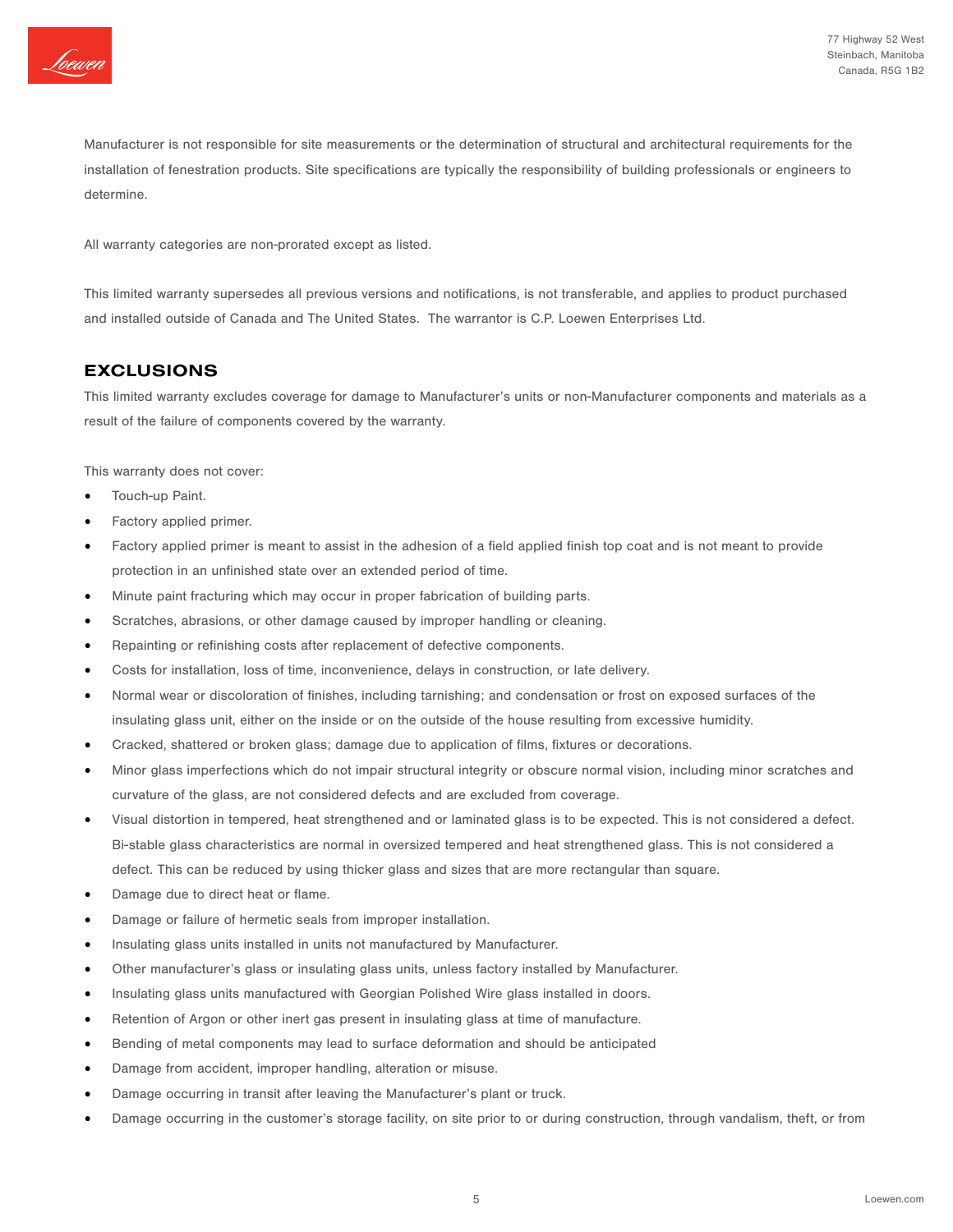

any other cause beyond Manufacturer's control.

- Damage to products or structures resulting from improper installation, including, but not limited to, nonstandard and/or improper installation including non-vertical, upside down, on the side, out of square and out of plumb.
- Damage to products resulting from improper storage.
- Installation in structures lacking adequate moisture drainage or moisture management including units installed without flashing and units with Exterior Insulation and Finish Systems ("EIFS") without proper drainage systems.
- Deficiencies in construction, building design and maintenance.
- Damage resulting from exposure to extreme weather, excessive humidity or excessive dryness.
- Bleed through of resin, pitch or tannins.
- Damage while in an unfinished or unprotected state (may include distortion or splitting of wood components). Interiors must be primed, sealed, or finished within 14 days of delivery. Exteriors must be primed, sealed, or finished immediately upon delivery.
- Corrosion and related damage.
- Use of brick wash, chemical solvents or other inappropriate cleaners.
- Acts of God, nature, war, or terrorism.
- Modifications and alterations to product and/or repair or service of the product by anyone other than manufacturer.
- Any use of the product other than for which it was intended.
- The use of 1 3/8" doors for exterior purposes.
- The use of Alder wood for exterior use.
- True plank doors or plank overlays.
- Flush panel doors
- Wood screen door panels for warpage or bowing
- Products installed in or near pools, saunas, hot tubs, or other high-humidity environments
- Variations in wood color, texture, pattern and/or grain. These are natural characteristics of wood and are not considered defects.
- Doors installed with an inadequate overhang above. An adequate overhang refers to an overhang projecting a distance away from the door that is at least equal to one-half of the elevation difference between the bottom of the door and the base of the overhang structure at a minimum.
- Oversized product.
- Doors above 84" in height must have a multipoint lock installed.

Defects shall be defined by any characteristic, flaw, failure, weakness, imperfection, or error, determined by Manufacturer to be defective in material or workmanship, under normal use.

Minimal flexing of door panels or door warpage is considered a defect when the deflection exceeds 8 mm (5/16"), providing the door is manufactured with standard multi-point lock and hinge preparation. Minute fracturing of paint finishes is not considered a defect and is excluded from coverage. For doors over 84 in height, a multipoint is required and the warpage is limited to any 84" portion of the door. Warpage will be measured by placing a straight edge or a taut line on the concave face of the door and determining the maximum distance from the straight edge or line to the door face. The door must be properly hung and finished with all surfaces being sealed and cannot be the result of an improperly installed door jamb or a wall out of plumb. Multi-point locks must be activated and used at all times.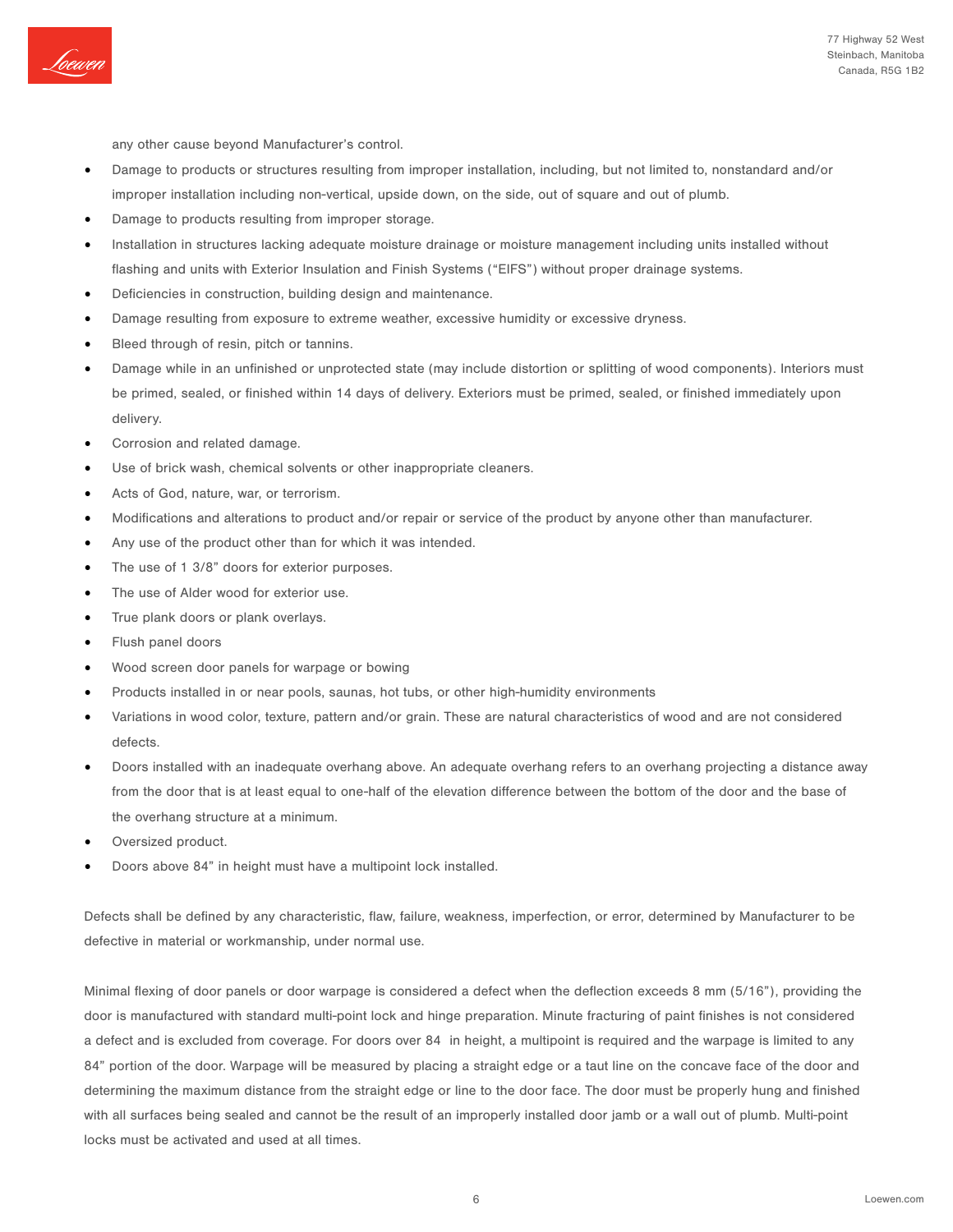

Flush track for LiftSlide and other products and flat/low profile door sills are not warranted against water or air intrusion of any sort. The Owner must make sure that these units are installed in an area that is covered and not exposed to unfavorable weather conditions. The Owner takes full responsibility for the installation and use of these products.

Loewen published performance ratings are representative of average performance and are not warranted for specific units or applications. Product performance can vary and will change over time. Examples of situations that can have an impact on performance include but are not limited to shipping and handling, installation, maintenance, exposure to weather events or conditions that exceed published DP / PG values and normal wear and tear.

Custom Shop products are tailored to project specifications and as such, may be untested. Untested product shall make no claim of performance nor will they carry labels relating to performance grade or thermal performance. The warranty for Custom Shop products will vary from core Loewen products.

## WARRANTY CONDITIONS

THE LIMITED WARRANTY SET FORTH BY THE MANUFACTURER IN THIS DOCUMENT EFFECTIVE JANUARY 1, 2021 IS THE ONLY EXPRESS WARRANTY APPLICABLE TO THESE PRODUCTS. NO ONE IS AUTHORIZED TO MODIFY OR EXPAND THIS LIMITED WARRANTY. THE ABSOLUTE LIMIT OF LOEWEN'S LIABILITY IS THE PURCHASE PRICE OF THE PRODUCT. THERE IS NO OTHER EXPRESS WARRANTY. ANY IMPLIED WARRANTIES, INCLUDING THOSE OF MERCHANTABILITY AND FITNESS FOR A PARTICULAR PURPOSE, ARE LIMITED TO THE DURATION OF THE EXPRESS WARRANTY PROVIDED HEREIN. THIS LIMITED WARRANTY IS THE EXCLUSIVE REMEDY, AND LIABILITY FOR INCIDENTAL OR CONSEQUENTIAL DAMAGES UNDER ANY AND ALL WARRANTIES IS EXCLUDED TO THE EXTENT PERMITTED BY LAW.

Some states do not allow the exclusion or limitation of incidental or consequential damages or limitations on how long an implied warranty lasts, so the above exclusion or limitation may not apply to you. This warranty gives you specific legal rights, and you may also have other rights, which vary from state to state.

## RECEIVING PRODUCT

Upon receipt of product, it is mandatory that an inspection immediately occurs, verifying that the products received are what was ordered. In addition, the product(s) need to be checked for potential freight damage and/or defects.

If the claimed nonconformity is for a warped component, Manufacturer may defer repairing or replacing the product for a period up to twelve (12) months from date of claim or the date when the product was installed, to permit conditioning and equalization to humidity and temperature conditions. This deferred period will not be counted against the warranty period. In obvious cases of uncorrectable warp, the product will be replaced immediately.

If a product is perceived to be defective, Manufacturer must be notified within thirty (30) days of delivery. To make a claim, contact the Manufacturer dealer where the original purchase was made and provide the order number, item number, or other information verifying the date of purchase.